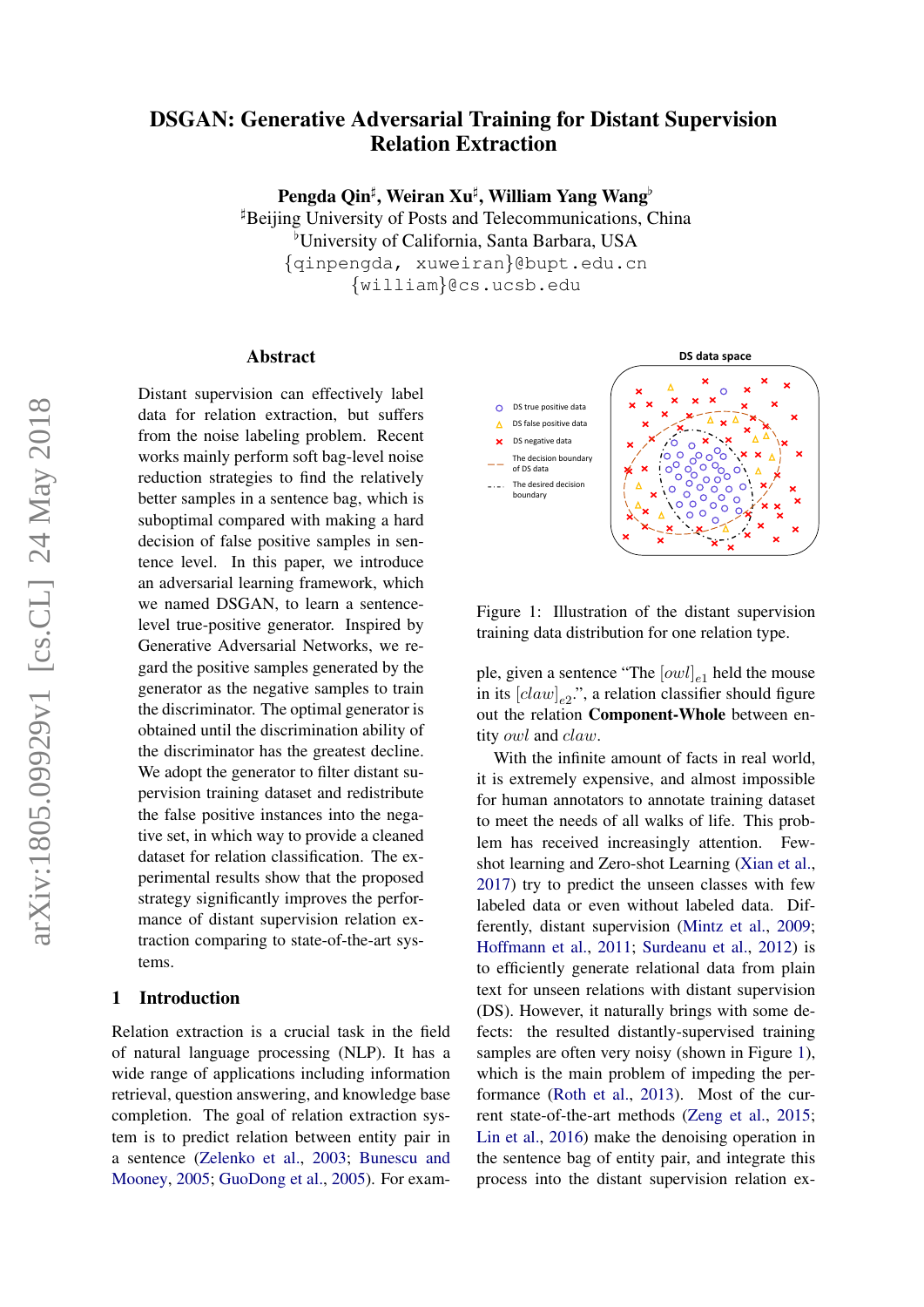traction. Indeed, these methods can filter a substantial number of noise samples; However, they overlook the case that all sentences of an entity pair are false positive, which is also the common phenomenon in distant supervision datasets. Under this consideration, an independent and accurate sentence-level noise reduction strategy is the better choice.

In this paper, we design an adversarial learning process [\(Goodfellow et al.,](#page-8-4) [2014;](#page-8-4) [Radford et al.,](#page-9-6) [2015\)](#page-9-6) to obtain a sentence-level generator that can recognize the true positive samples from the noisy distant supervision dataset without any supervised information. In Figure [1,](#page-0-0) the existence of false positive samples makes the DS decision boundary suboptimal, therefore hinders the performance of relation extraction. However, in terms of quantity, the true positive samples still occupy most of the proportion; this is the prerequisite of our method. Given the discriminator that possesses the decision boundary of DS dataset (the brown decision boundary in Figure [1\)](#page-0-0), the generator tries to generate true positive samples from DS positive dataset; Then, we assign the generated samples with negative label and the rest samples with positive label to challenge the discriminator. Under this adversarial setting, if the generated sample set includes more true positive samples and more false positive samples are left in the rest set, the classification ability of the discriminator will drop faster. Empirically, we show that our method has brought consistent performance gains in various deep-neural-network-based models, achieving strong performances on the widely used New York Times dataset [\(Riedel et al.,](#page-9-7) [2010\)](#page-9-7). Our contributions are three-fold:

- We are the first to consider adversarial learning to denoise the distant supervision relation extraction dataset.
- Our method is sentence-level and modelagnostic, so it can be used as a plug-and-play technique for any relation extractors.
- We show that our method can generate a cleaned dataset without any supervised information, in which way to boost the performance of recently proposed neural relation extractors.

In Section [2,](#page-1-0) we outline some related works on distant supervision relation extraction. Next, we describe our adversarial learning strategy in Section [3.](#page-2-0) In Section [4,](#page-5-0) we show the stability analyses of DSGAN and the empirical evaluation results. And finally, we conclude in Section [5.](#page-8-5)

# <span id="page-1-0"></span>2 Related Work

To address the above-mentioned data sparsity issue, [Mintz et al.](#page-9-2) [\(2009\)](#page-9-2) first align unlabeled text corpus with Freebase by distant supervision. However, distant supervision inevitably suffers from the wrong labeling problem. Instead of explicitly removing noisy instances, the early works intend to suppress the noise. [Riedel et al.](#page-9-7) [\(2010\)](#page-9-7) adopt multi-instance single-label learning in relation extraction; [Hoffmann et al.](#page-8-2) [\(2011\)](#page-8-2) and [Sur](#page-9-3)[deanu et al.](#page-9-3) [\(2012\)](#page-9-3) model distant supervision relation extraction as a multi-instance multi-label problem.

Recently, some deep-learning-based models [\(Zeng et al.,](#page-9-8) [2014;](#page-9-8) [Shen and Huang,](#page-9-9) [2016\)](#page-9-9) have been proposed to solve relation extraction. Naturally, some works try to alleviate the wrong labeling problem with deep learning technique, and their denoising process is integrated into relation extraction. [Zeng et al.](#page-9-5) [\(2015\)](#page-9-5) select one most plausible sentence to represent the relation between entity pairs, which inevitably misses some valuable information. [Lin et al.](#page-8-3) [\(2016\)](#page-8-3) calculate a series of soft attention weights for all sentences of one entity pair and the incorrect sentences can be down-weighted; Base on the same idea, [Ji et al.](#page-8-6) [\(2017\)](#page-8-6) bring the useful entity information into the calculation of the attention weights. However, compared to these soft attention weight assignment strategies, recognizing the true positive samples from distant supervision dataset before relation extraction is a better choice. [Takamatsu](#page-9-10) [et al.](#page-9-10) [\(2012\)](#page-9-10) build a noise-filtering strategy based on the linguistic features extracted from many NLP tools, including NER and dependency tree, which inevitably suffers the error propagation problem; while we just utilize word embedding as the input information. In this work, we learn a true-positive identifier (the generator) which is independent of the relation prediction of entity pairs, so it can be directly applied on top of any existing relation extraction classifiers. Then, we redistribute the false positive samples into the negative set, in which way to make full use of the distantly labeled resources.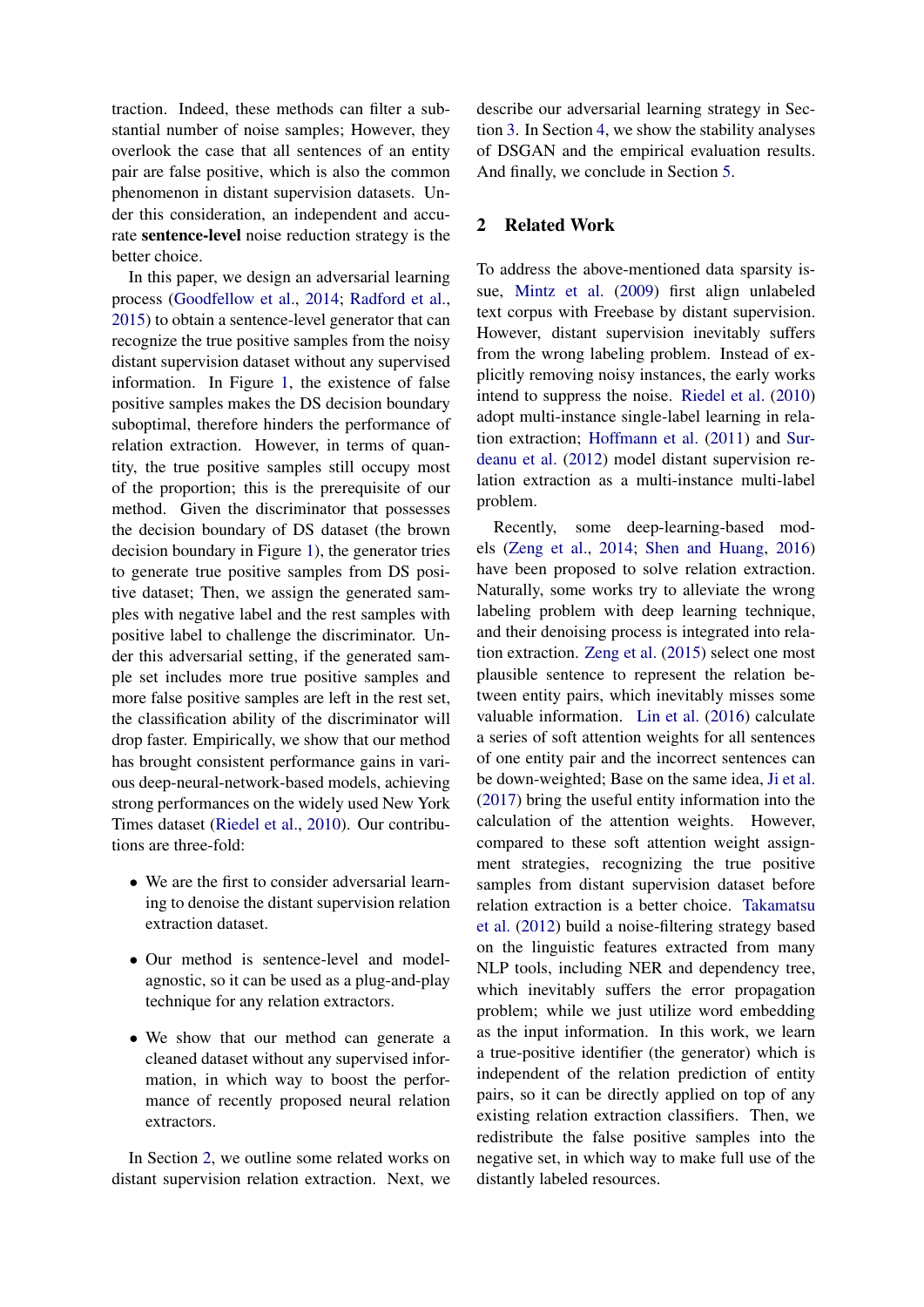# <span id="page-2-0"></span>3 Adversarial Learning for Distant Supervision

In this section, we introduce an adversarial learning pipeline to obtain a robust generator which can automatically discover the true positive samples from the noisy distantly-supervised dataset without any supervised information. The overview of our adversarial learning process is shown in Figure [2.](#page-3-0) Given a set of distantly-labeled sentences, the generator tries to generate true positive samples from it; But, these generated samples are regarded as negative samples to train the discriminator. Thus, when finishing scanning the DS positive dataset one time, the more true positive samples that the generator discovers, the sharper drop of performance the discriminator obtains. After adversarial training, we hope to obtain a robust generator that is capable of forcing discriminator into maximumly losing its classification ability.

In the following section, we describe the adversarial training pipeline between the generator and the discriminator, including the pre-training strategy, objective functions and gradient calculation. Because the generator involves a discrete sampling step, we introduce a policy gradient method to calculate gradients for the generator.

#### 3.1 Pre-Training Strategy

Both the generator and the discriminator require the pre-training process, which is the common setting for GANs [\(Cai and Wang,](#page-8-7) [2017;](#page-8-7) [Wang et al.,](#page-9-11) [2017\)](#page-9-11). With the better initial parameters, the adversarial learning is prone to convergence. As presented in Figure [2,](#page-3-0) the discriminator is pre-trained with DS positive dataset  $P$  (label 1) and DS negative set  $N<sup>D</sup>$  (label 0). After our adversarial learning process, we desire a strong generator that can, to the maximum extent, collapse the discriminator. Therefore, the more robust generator can be obtained via competing with the more robust discriminator. So we pre-train the discriminator until the accuracy reaches 90% or more. The pretraining of generator is similar to the discriminator; however, for the negative dataset, we use another completely different dataset  $N^G$ , which makes sure the robustness of the experiment. Specially, we let the generator overfits the DS positive dataset P. The reason of this setting is that we hope the generator wrongly give high probabilities to all of the noisy DS positive samples at the beginning of the training process. Then, along

with our adversarial learning, the generator learns to gradually decrease the probabilities of the false positive samples.

# 3.2 Generative Adversarial Training for Distant Supervision Relation Extraction

The generator and the discriminator of DSGAN are both modeled by simple CNN, because CNN performs well in understanding sentence [\(Zeng](#page-9-8) [et al.,](#page-9-8) [2014\)](#page-9-8), and it has less parameters than RNNbased networks. For relation extraction, the input information consists of the sentences and entity pairs; thus, as the common setting [\(Zeng et al.,](#page-9-8) [2014;](#page-9-8) [Nguyen and Grishman,](#page-9-12) [2015\)](#page-9-12), we use both word embedding and position embedding to convert input instances into continuous real-valued vectors.

What we desire the generator to do is to accurately recognize true positive samples. Unlike the generator applied in computer vision field [\(Im](#page-8-8) [et al.,](#page-8-8) [2016\)](#page-8-8) that generates new image from the input noise, our generator just needs to discover true positive samples from the noisy DS positive dataset. Thus, it is to realize the "sampling from a probability distribution" process of the dis-crete GANs (Figure [2\)](#page-3-0). For a input sentence  $s_j$ , we define the probability of being true positive sample by generator as  $p_G(s_i)$ . Similarly, for discriminator, the probability of being true positive sample is represented as  $p_D(s_i)$ . We define that one epoch means that one time scanning of the entire DS positive dataset. In order to obtain more feedbacks and make the training process more efficient, we split the DS positive dataset  $P = \{s_1, s_2, ..., s_j, ...\}$  into N bags  $B = \{B^1, B^2, ... B^N\}$ , and the network parameters  $\theta_G$ ,  $\theta_D$  are updated when finishing processing one bag  $B_i^1$  $B_i^1$ . Based on the notion of adversarial learning, we define the objectives of the generator and the discriminator as follow, and they are alternatively trained towards their respective objectives.

Generator Suppose that the generator produces a set of probability distribution  $\{p_G(s_i)\}_{i=1...|B_i|}$ for a sentence bag  $B_i$ . Based on these probabilities, a set of sentence are sampled and we denote this set as T.

$$
T = \{s_j\}, s_j \sim p_G(s_j), j = 1, 2, ..., |B_i| \quad (1)
$$

<span id="page-2-1"></span><sup>&</sup>lt;sup>1</sup>The *bag* here has the different definition from the sentence *bag* of an entity pair mentioned in the Section [1.](#page-0-1)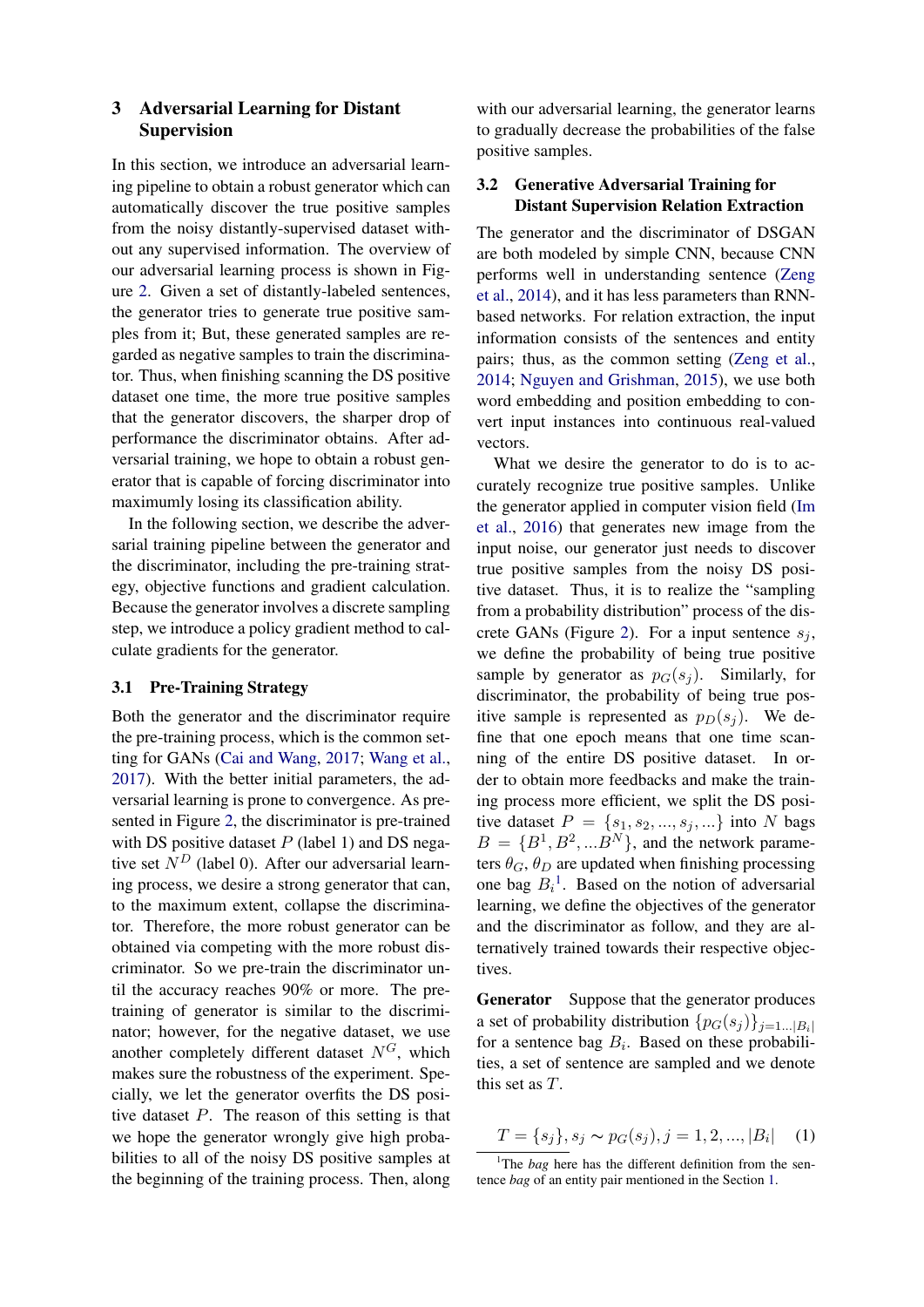

Figure 2: An overview of the DSGAN training pipeline. The generator (denoted by G) calculates the probability distribution over a bag of DS positive samples, and then samples according to this probability distribution. The high-confidence samples generated by G are regarded as true positive samples. The discriminator (denoted by **) receives these high-confidence samples but regards them as negative samples;** conversely, the low-confidence samples are still treated as positive samples. For the generated samples, G maximizes the probability of being true positive; on the contrary, D minimizes this probability.

This generated dataset  $T$  consists of the highconfidence sentences, and is regard as true positive samples by the current generator; however, it will be treated as the negative samples to train the discriminator. In order to challenge the discriminator, the objective of the generator can be formulated as maximizing the following probabilities of the generated dataset  $T$ :

$$
L_G = \sum_{s_j \in T} \log p_D(s_j) \tag{2}
$$

Because  $L_G$  involves a discrete sampling step, so it cannot be directly optimized by gradientbased algorithm. We adopt a common approach: the policy-gradient-based reinforcement learning. The following section will give the detailed introduction of the setting of reinforcement learning. The parameters of the generator are continually updated until reaching the convergence condition.

Discriminator After the generator has generated the sample subset  $T$ , the discriminator treats them as the negative samples; conversely, the rest part  $F = B_i - T$  is treated as positive samples. So, the objective of the discriminator can be formulated as minimizing the following cross-entropy loss function:

<span id="page-3-0"></span>
$$
L_D = -\left(\sum_{s_j \in (B_i - T)} \log p_D(s_j) + \sum_{s_j \in T} \log(1 - p_D(s_j))\right)
$$
\n(3)

The update of discriminator is identical to the common binary classification problem. Naturally, it can be simply optimized by any gradient-based algorithm.

What needs to be explained is that, unlike the common setting of discriminator in previous works, our discriminator *loads the same pretrained parameter set at the beginning of each epoch* as shown in Figure [2.](#page-3-0) There are two reasons. First, at the end of our adversarial training, what we need is a robust generator rather than a discriminator. Second, our generator is to sample data rather than generate new data from scratch; Therefore, the discriminator is relatively easy to be collapsed. So we design this new adversarial strategy: the robustest generator is yielded when the discriminator has the largest drop of performance in one epoch. In order to create the equal condition, the bag set  $B$  for each epoch is identical, including the sequence and the sentences in each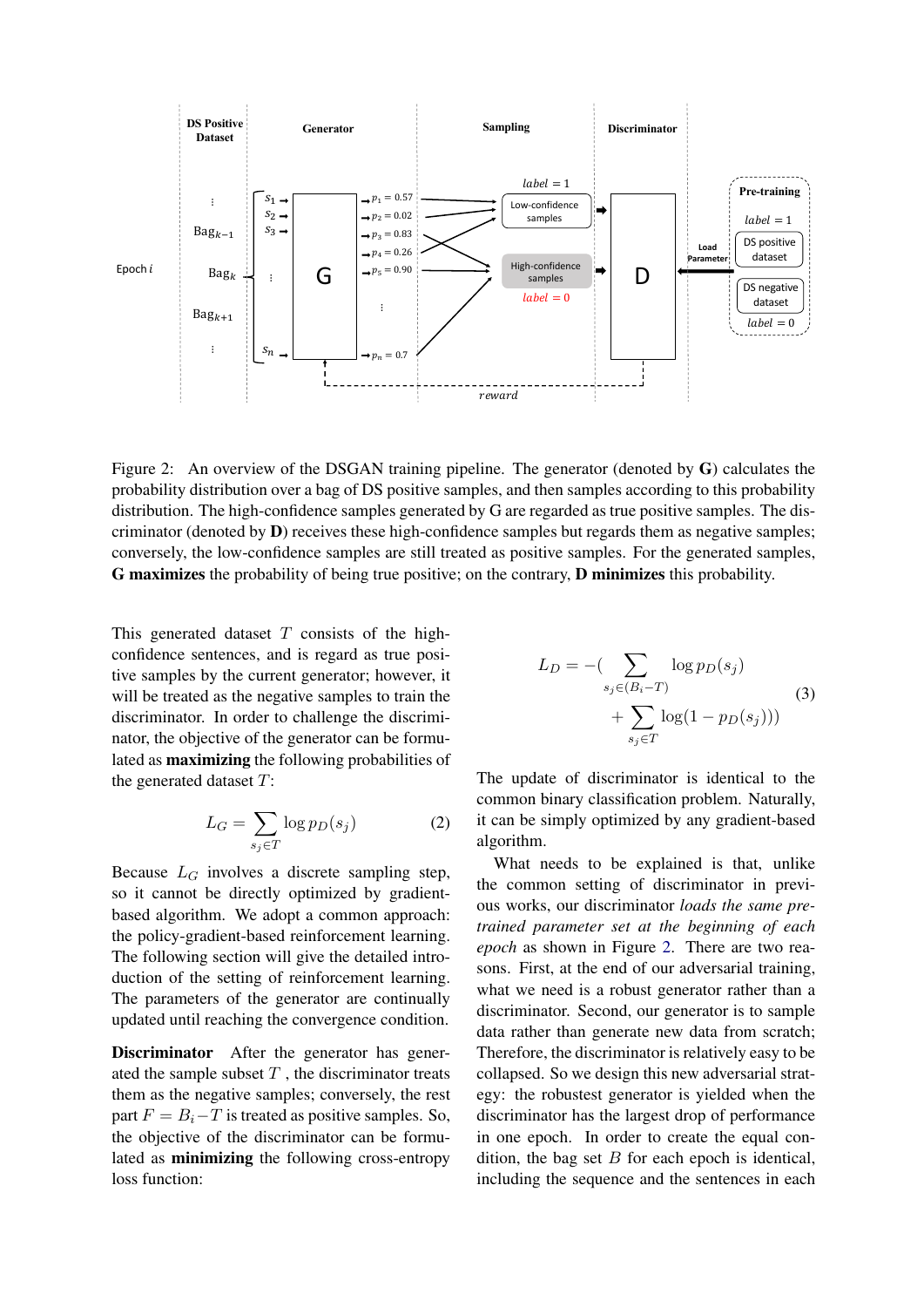#### Algorithm 1 The DSGAN algorithm.

**Data:** DS positive set P, DS negative set  $N^G$  for generator G, DS negative set  $N^D$  for discriminator D **Input:** Pre-trained G with parameters  $\theta_G$  on dataset  $(P, N^G)$ ; Pre-trained D with parameters  $\theta_D$  on dataset  $(P, N^D)$ Output: Adversarially trained generator G 1: Load parameters  $\theta_G$  for G 2: Split *P* into the bag sequence  $P = \{B^1, B^2, ..., B^i, ..., B^N\}$ 3: repeat 4: Load parameters  $\theta_D$  for D 5:  $G_G \leftarrow 0, G_D \leftarrow 0$ 6: **for**  $B_i \in P$ ,  $i = 1$  to N **do** 7: Compute the probability  $p_G(s_i)$  for each sentence  $s_i$  in  $B_i$ 8: Obtain the generated part T by sampling according to  ${p_G(s_j)}_{j=1...|B|}$  and the rest set  $F =$  $B_i-T$ 9:  $G_D \leftarrow -\frac{1}{|P|} \{ \nabla_{\theta_D} \sum^T \log(1 - p_D(s_j)) + \nabla_{\theta_D} \sum^F \log p_D(s_j) \}$ 10:  $\theta_D \leftarrow \theta_D - \alpha_D G_D$ 11: Calculate the reward  $r$ 12:  $G_G \leftarrow \frac{1}{|T|} \sum^T r \nabla_{\theta_G} \log p_G(s_j)$ 13:  $\theta_G \leftarrow \theta_G + \alpha_G G_G$  $14:$  end for 15: Compute the accuracy  $ACC_D$  on  $N^D$  with the current  $\theta_D$ 16: **until**  $ACC_D$  no longer drops 17: Save  $\theta_G$ 

### bag  $B_i$ .

Optimizing Generator The objective of the generator is similar to the objective of the one-step reinforcement learning problem: Maximizing the expectation of a given function of samples from a parametrized probability distribution. Therefore, we use a policy gradient strategy to update the generator. Corresponding to the terminology of reinforcement learning,  $s_i$  is the *state* and  $P_G(s_i)$ is the *policy*. In order to better reflect the quality of the generator, we define the reward  $r$  from two angles:

• As the common setting in adversarial learning, for the generated sample set, we hope the confidence of being positive samples by the discriminator becomes higher. Therefore, the first component of our reward is formulated as below:

$$
r_1 = \frac{1}{|T|} \sum_{s_j \in T} p_D(s_j) - b_1 \tag{4}
$$

the function of  $b_1$  is to reduce variance during reinforcement learning.

• The second component is from the average

prediction probability of  $N^D$ ,

$$
\tilde{p} = \frac{1}{|N^D|} \sum_{s_j \in N^D} p_D(s_j) \tag{5}
$$

 $N<sup>D</sup>$  participates the pre-training process of the discriminator, but not the adversarial training process. When the classification capacity of discriminator declines, the accuracy of being predicted as negative sample on  $N<sup>D</sup>$ gradually drops; thus,  $\tilde{p}$  increases. In other words, the generator becomes better. Therefore, for epoch  $k$ , after processing the bag  $B_i$ , reward  $r_2$  is calculated as below,

$$
r_2 = \eta(\tilde{p}_i^k - b_2)
$$
  
where  $b_2 = \max{\{\tilde{p}_i^m\}}, m = 1..., k-1$  (6)

 $b_2$  has the same function as  $b_1$ .

The gradient of  $L_G$  can be formulated as below:

$$
\nabla_{\theta_D} L_G = \sum_{s_j \in B_i} \mathbb{E}_{s_j \sim p_G(s_j)} r \nabla_{\theta_G} \log p_G(s_j)
$$

$$
= \frac{1}{|T|} \sum_{s_j \in T} r \nabla_{\theta_G} \log p_G(s_j)
$$
(7)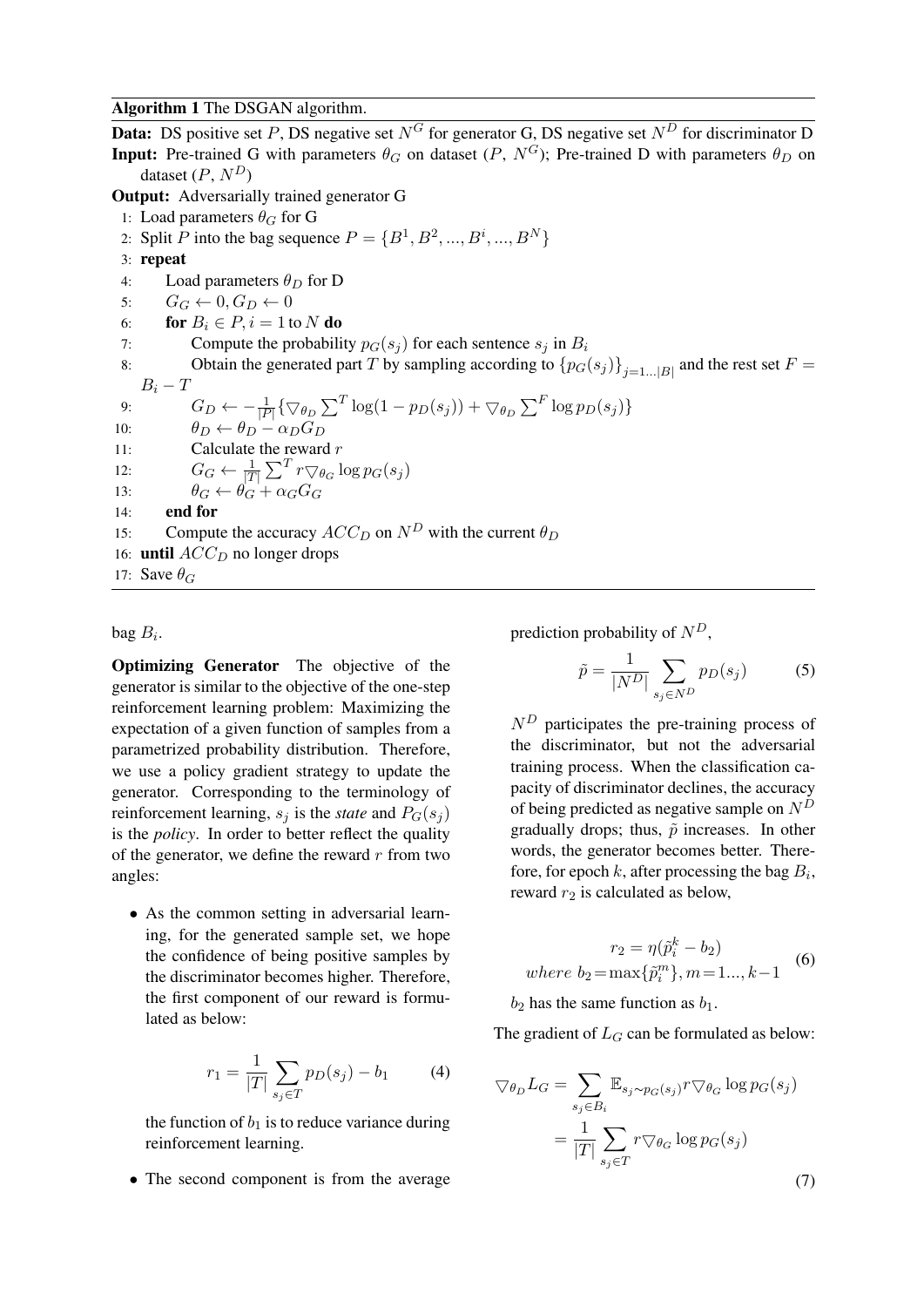#### <span id="page-5-4"></span>3.3 Cleaning Noisy Dataset with Generator

After our adversarial learning process, we obtain one generator for one relation type; These generators possess the capability of generating true positive samples for the corresponding relation type. Thus, we can adopt the generator to filter the noise samples from distant supervision dataset. Simply and clearly, we utilize the generator as a binary classifier. In order to reach the maximum utilization of data, we develop a strategy: for an entity pair with a set of annotated sentences, if all of these sentences are determined as false negative by our generator, this entity pair will be redistributed into the negative set. Under this strategy, the scale of distant supervision training set keeps unchanged.

# <span id="page-5-0"></span>4 Experiments

This paper proposes an adversarial learning strategy to detect true positive samples from the noisy distant supervision dataset. Due to the absence of supervised information, we define a generator to heuristically learn to recognize true positive samples through competing with a discriminator. Therefore, our experiments are intended to demonstrate that our DSGAN method possess this capability. To this end, we first briefly introduce the dataset and the evaluation metrics. Empirically, the adversarial learning process, to some extent, has instability; Therefore, we next illustrate the convergence of our adversarial training process. Finally, we demonstrate the efficiency of our generator from two angles: the quality of the generated samples and the performance on the widely-used distant supervision relation extraction task.

#### 4.1 Evaluation and Implementation Details

The Reidel dataset<sup>[2](#page-5-1)</sup> [\(Riedel et al.,](#page-9-7) [2010\)](#page-9-7) is a commonly-used distant supervision relation extraction dataset. Freebase is a huge knowledge base including billions of triples: the entity pair and the specific relationship between them. Given these triples, the sentences of each entity pair are selected from the New York Times corpus(NYT). Entity mentions of NYT corpus are recognized by the Stanford named entity recognizer [\(Finkel et al.,](#page-8-9) [2005\)](#page-8-9). There are 52 actual relationships and a special relation  $NA$  which indicates there is no relation between head and tail entities. Entity pairs of

| Hyperparameter                       | Value           |
|--------------------------------------|-----------------|
| CNN Window $c_w$ , kernel size $c_k$ | 3, 100          |
| Word embedding $d_e$ ,  V            | 50, 114042      |
| Position embedding $d_p$             | ↖               |
| Learning rate of G, D                | $1e-5$ , $1e-4$ |

<span id="page-5-3"></span>Table 1: Hyperparameter settings of the generator and the discriminator.

NA are defined as the entity pairs that appear in the same sentence but are not related according to Freebase.

Due to the absence of the corresponding labeled dataset, there is not a ground-truth test dataset to evaluate the performance of distant supervision relation extraction system. Under this circumstance, the previous work adopt the held-out evaluation to evaluate their systems, which can provide an approximate measure of precision without requiring costly human evaluation. It builds a test set where entity pairs are also extracted from Freebase. Similarly, relation facts that discovered from test articles are automatically compared with those in Freebase. CNN is widely used in relation classification [\(Santos et al.,](#page-9-13) [2015;](#page-9-13) [Qin et al.,](#page-9-14) [2017\)](#page-9-14), thus the generator and the discriminator are both modeled as a simple CNN with the window size  $c_w$  and the kernel size  $c_k$ . Word embedding is directly from the released word embedding matrix by [Lin et al.](#page-8-3)  $(2016)^3$  $(2016)^3$  $(2016)^3$ . Position embedding has the same setting with the previous works: the maximum distance of -30 and 30. Some detailed hyperparameter settings are displayed in Table [1.](#page-5-3)

# 4.2 Training Process of DSGAN

Because adversarial learning is widely regarded as an effective but unstable technique, here we illustrate some property changes during the training process, in which way to indicate the learning trend of our proposed approach. We use 3 relation types as the examples: */business/person/company*, */people/person/place lived* and */location/neighborhood/neighborhood of*. Because they are from three major classes (*bussiness*, *people*, *location*) of Reidel dataset and they all have enough distant-supervised instances. The first row in Figure [3](#page-6-0) shows the classification ability change of the discriminator during training.

<span id="page-5-1"></span><sup>2</sup> http://iesl.cs.umass.edu/riedel/ecml/

<span id="page-5-2"></span><sup>3</sup> https://github.com/thunlp/NRE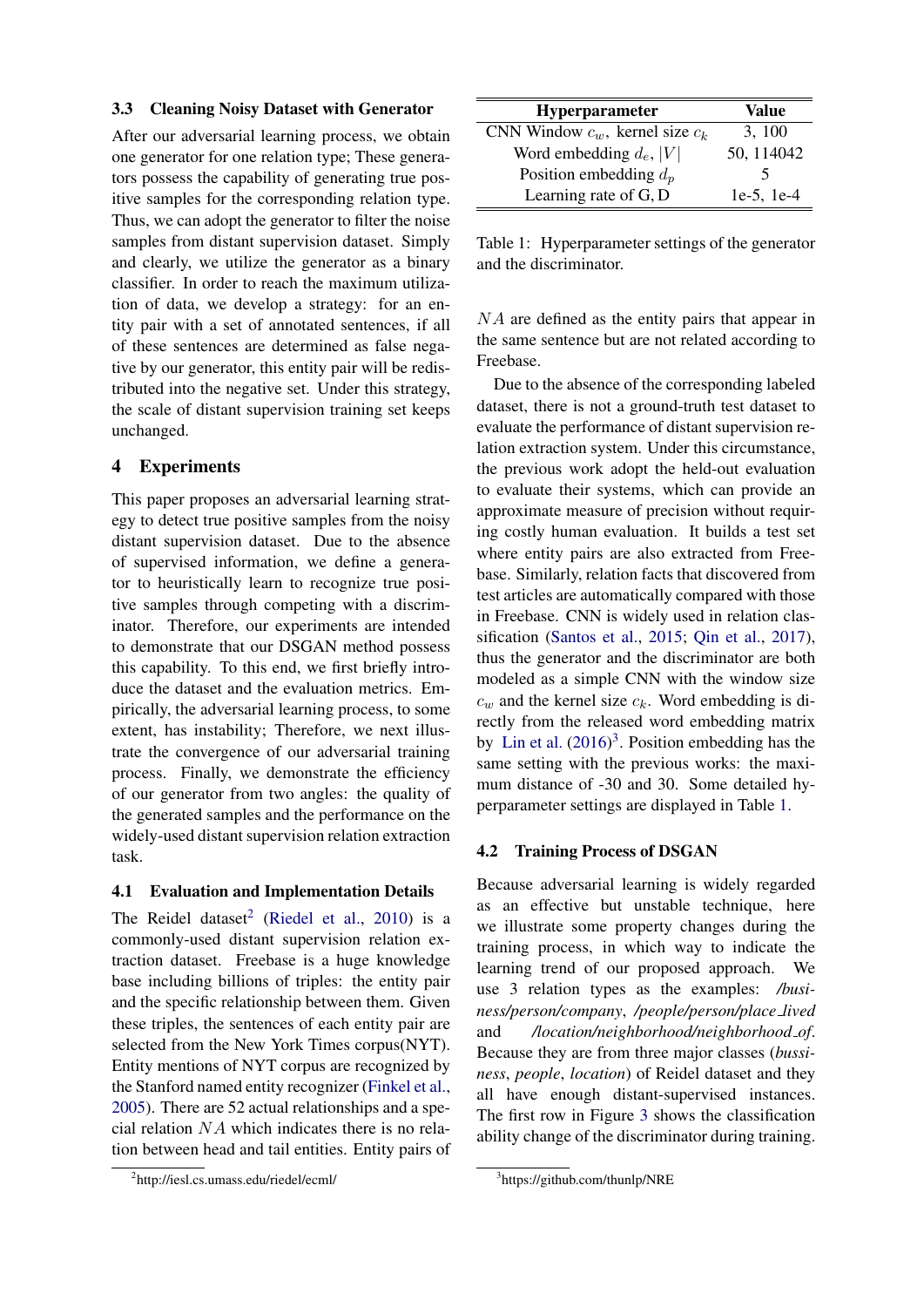

Figure 3: The convergence of the DSGAN training process for 3 relation types and the performance of their corresponding generators. The figures in the first row present the performance change on  $N<sup>D</sup>$  in some specific epochs during processing the  $B = \{B^1, B^2, ...B^N\}$ . Each curve stands for one epoch; The color of curves become darker as long as the epoch goes on. Because the discriminator reloads the pre-trained parameters at the beginning of each epoch, all curves start from the same point for each relation type; Along with the adversarial training, the generator gradually collapses the discriminator. The figures in the second row reflect the performance of generators from the view of the difficulty level of training with the positive datasets that are generated by different strategies. Based on the noisy DS positive dataset P, *DSGAN* represents that the cleaned positive dataset is generated by our DSGAN generator; *Random* means that the positive set is randomly selected from P; *Pre-training* denotes that the dataset is selected according to the prediction probability of the pre-trained generator. These three new positive datasets are in the same size.

The accuracy is calculated from the negative set<sup>[4](#page-6-1)</sup>  $N<sup>D</sup>$ . At the beginning of adversarial learning, the discriminator performs well on  $N<sup>D</sup>$ ; moreover,  $N<sup>D</sup>$  is not used during adversarial training. Therefore, the accuracy on  $N<sup>D</sup>$  is the criterion to reflect the performance of the discriminator. In the early epochs, the generated samples from the generator increases the accuracy, because it has not possessed the ability of challenging the discriminator; however, as the training epoch increases, this accuracy gradually decreases, which means the discriminator becomes weaker. It is because the generator gradually learn to generate more accurate true positive samples in each bag. After the proposed adversarial learning process, the generator is strong enough to collapse the discriminator. Figure [4](#page-7-0) gives more intuitive

<span id="page-6-0"></span>display of the trend of accuracy. Note that there is a critical point of the decline of accuracy for each presented relation types. It is because that the chance we give the generator to challenge the discriminator is just one time scanning of the noisy dataset; this critical point is yielded when the generator has already been robust enough. Thus, we stop the training process when the model reaches this critical point. To sum up, the capability of our generator can steadily increases, which indicates that DSGAN is a robust adversarial learning strategy.

#### 4.3 Quality of Generator

Due to the absence of supervised information, we validate the quality of the generator from another angle. Combining with Figure [1,](#page-0-0) for one relation type, the true positive samples must have evidently higher relevance (the cluster of purple circles). Therefore, a positive set with more true

<span id="page-6-1"></span><sup>&</sup>lt;sup>4</sup>The trends in the first row of Figure [3](#page-6-0) is not limited in  $N_D$ . Different randomly-selected negative sets have the same trends.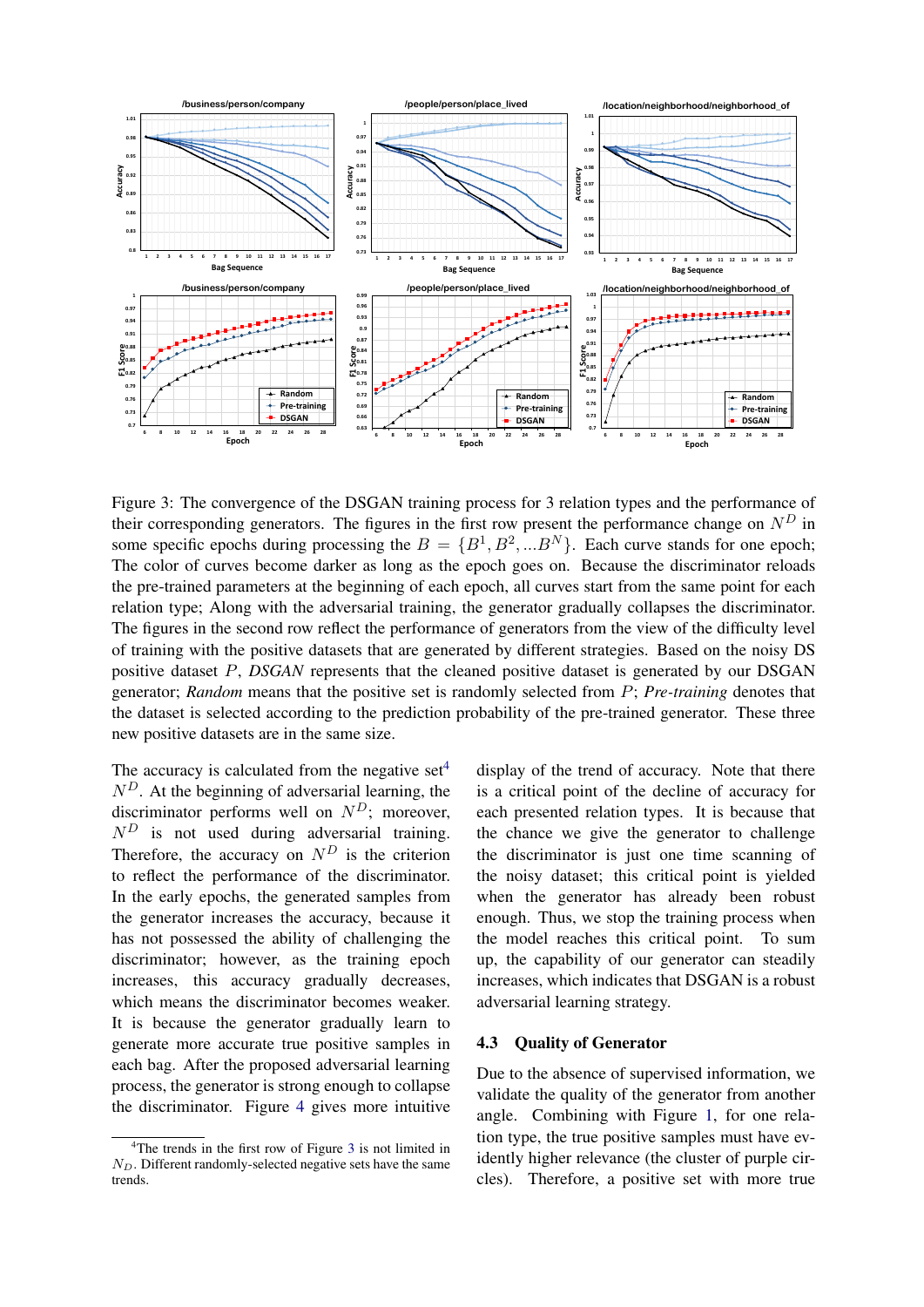

Figure 4: The performance change of the discriminator on  $N<sup>D</sup>$  during the training process. Each point in the curves records the prediction accuracy on  $N<sup>D</sup>$  when finishing each epoch. We stop the training process when this accuracy no longer decreases.

positive samples is easier to be trained; In other words, the convergence speed is faster and the fitting degree on training set is higher. Based on this , we present the comparison tests in the second row of Figure [3.](#page-6-0) We build three positive datasets from the noisy distant supervision dataset P: the randomly-selected positive set, the positive set base on the pre-trained generator and the positive set base on the DSGAN generator. For the pre-trained generator, the positive set is selected according to the probability of being positive from high to low. These three sets have the same size and are accompanied by the same negative set. Obviously, the positive set from the DSGAN generator yields the best performance, which indicates that our adversarial learning process is able to produce a robust true-positive generator. In addition, the pre-trained generator also has a good performance; however, compared with the DSGAN generator, it cannot provide the boundary between the false positives and the true positives.

# 4.4 Performance on Distant Supervision Relation Extraction

Based on the proposed adversarial learning process, we obtain a generator that can recognize the true positive samples from the noisy distant supervision dataset. Naturally, the improvement of distant supervision relation extraction can provide a intuitive evaluation of our generator. We adopt the strategy mentioned in Section [3.3](#page-5-4) to relocate the dataset. After obtaining this redistributed dataset, we apply it to train the recent state-of-the-art models and observe whether it brings further improve-



<span id="page-7-1"></span><span id="page-7-0"></span>Figure 5: Aggregate PR curves of CNN˙based model.



<span id="page-7-2"></span>Figure 6: Aggregate PR curves of PCNN˙based model.

ment for these systems. [Zeng et al.](#page-9-5) [\(2015\)](#page-9-5) and [Lin](#page-8-3) [et al.](#page-8-3) [\(2016\)](#page-8-3) are both the robust models to solve wrong labeling problem of distant supervision relation extraction. According to the comparison displayed in Figure [5](#page-7-1) and Figure [6,](#page-7-2) all four models (*CNN+ONE*, *CNN+ATT*, *PCNN+ONE* and *PCNN+ATT*) achieve further improvement.

Even though [Zeng et al.](#page-9-5) [\(2015\)](#page-9-5) and [Lin et al.](#page-8-3) [\(2016\)](#page-8-3) are designed to alleviate the influence of false positive samples, both of them merely focus on the noise filtering in the sentence bag of entity pairs. [Zeng et al.](#page-9-5) [\(2015\)](#page-9-5) combine at-least-one multi-instance learning with deep neural network to extract only one active sentence to represent the target entity pair; [Lin et al.](#page-8-3) [\(2016\)](#page-8-3) assign soft attention weights to the representations of all sentences of one entity pair, then employ the weighted sum of these representations to predict the rela-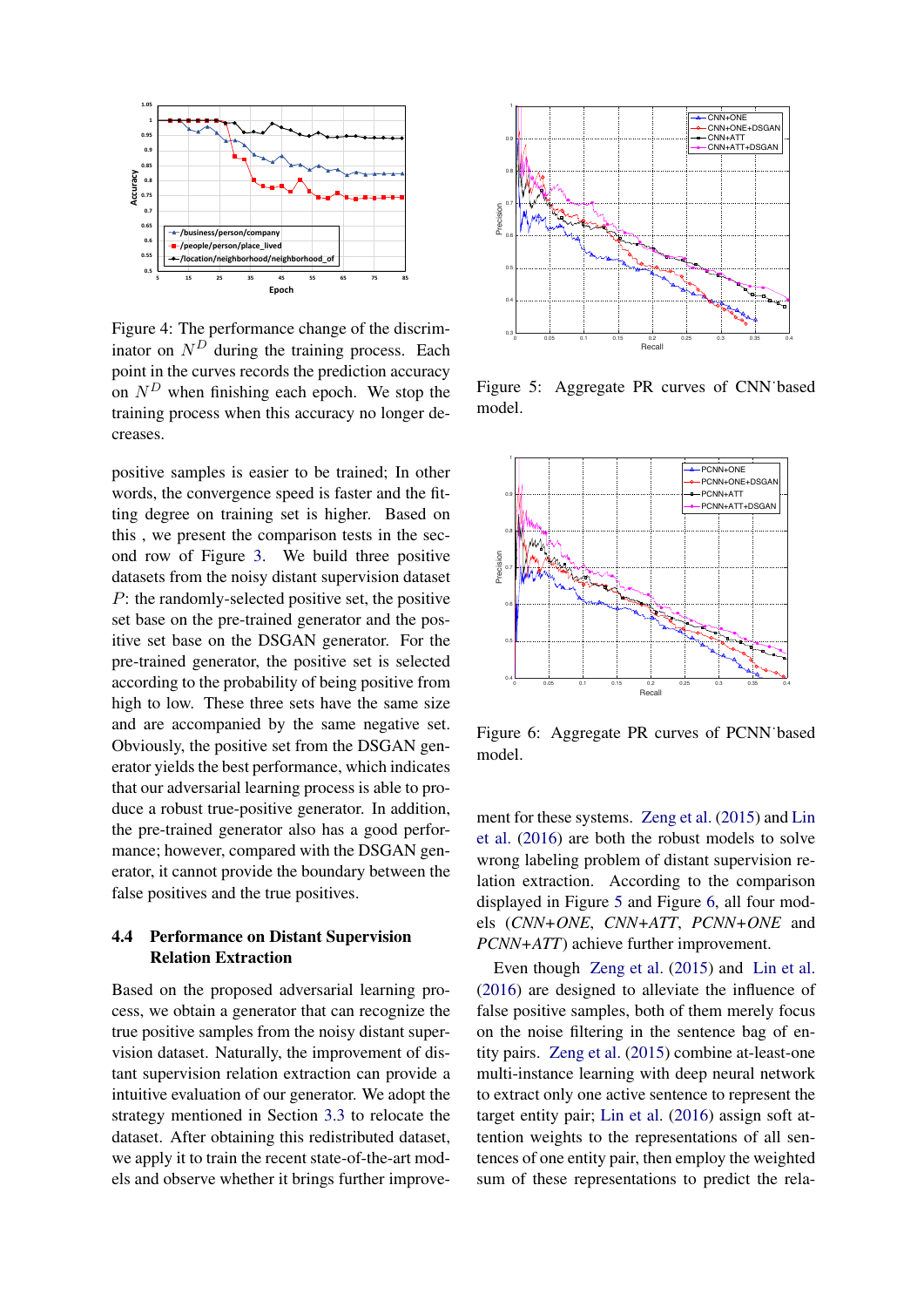| Model     |       | +DSGAN | p-value    |
|-----------|-------|--------|------------|
| $CNN+ONE$ | 0.177 | 0.189  | 4.37e-04   |
| $CNN+ATT$ | 0.219 | 0.226  | $8.36e-03$ |
| PCNN+ONE  | 0.206 | 0.221  | $2.89e-06$ |
| PCNN+ATT  | 0.253 | 0.264  | $2.34e-03$ |

Table 2: Comparison of AUC values between previous studies and our DSGAN method. The *pvalue* stands for the result of t-test evaluation.

tion between the target entity pair. However, from our manual inspection of Riedel dataset [\(Riedel](#page-9-7) [et al.,](#page-9-7) [2010\)](#page-9-7), we found another false positive case that all the sentences of a specific entity pair are wrong; but the aforementioned methods overlook this case, while the proposed method can solve this problem. Our DSGAN pipeline is independent of the relation prediction of entity pairs, so we can adopt our generator as the true-positive indicator to filter the noisy distant supervision dataset before relation extraction, which explains the origin of these further improvements in Figure [5](#page-7-1) and Figure [6.](#page-7-2) In order to give more intuitive comparison, in Table [2,](#page-8-10) we present the AUC value of each PR curve, which reflects the area size under these curves. The larger value of AUC reflects the better performance. Also, as can be seen from the result of t-test evaluation, all the p-values are less than 5e-02, so the improvements are obvious.

# <span id="page-8-5"></span>5 Conclusion

Distant supervision has become a standard method in relation extraction. However, while it brings the convenience, it also introduces noise in distantly labeled sentences. In this work, we propose the first generative adversarial training method for robust distant supervision relation extraction. More specifically, our framework has two components: a generator that generates true positives, and a discriminator that tries to classify positive and negative data samples. With adversarial training, our goal is to gradually decrease the performance of the discriminator, while the generator improves the performance for predicting true positives when reaching equilibrium. Our approach is model-agnostic, and thus can be applied to any distant supervision model. Empirically, we show that our method can significantly improve the performances of many competitive baselines on the widely used New York Time dataset.

# Acknowledge

<span id="page-8-10"></span>This work was supported by National Natural Science Foundation of China (61702047), Beijing Natural Science Foundation (4174098), the Fundamental Research Funds for the Central Universities (2017RC02) and National Natural Science Foundation of China (61703234)

# **References**

- <span id="page-8-0"></span>Razvan Bunescu and Raymond J Mooney. 2005. Subsequence kernels for relation extraction. In *NIPS*, pages 171–178.
- <span id="page-8-7"></span>Liwei Cai and William Yang Wang. 2017. Kbgan: Adversarial learning for knowledge graph embeddings. *arXiv preprint arXiv:1711.04071*.
- <span id="page-8-9"></span>Jenny Rose Finkel, Trond Grenager, and Christopher Manning. 2005. Incorporating non-local information into information extraction systems by gibbs sampling. In *Proceedings of the 43rd annual meeting on association for computational linguistics*, pages 363–370. Association for Computational Linguistics.
- <span id="page-8-4"></span>Ian Goodfellow, Jean Pouget-Abadie, Mehdi Mirza, Bing Xu, David Warde-Farley, Sherjil Ozair, Aaron Courville, and Yoshua Bengio. 2014. Generative adversarial nets. In *Advances in neural information processing systems*, pages 2672–2680.
- <span id="page-8-1"></span>Zhou GuoDong, Su Jian, Zhang Jie, and Zhang Min. 2005. Exploring various knowledge in relation extraction. In *Proceedings of the 43rd annual meeting on association for computational linguistics*, pages 427–434. Association for Computational Linguistics.
- <span id="page-8-2"></span>Raphael Hoffmann, Congle Zhang, Xiao Ling, Luke Zettlemoyer, and Daniel S Weld. 2011. Knowledgebased weak supervision for information extraction of overlapping relations. In *Proceedings of the 49th Annual Meeting of the Association for Computational Linguistics: Human Language Technologies-Volume 1*, pages 541–550. Association for Computational Linguistics.
- <span id="page-8-8"></span>Daniel Jiwoong Im, Chris Dongjoo Kim, Hui Jiang, and Roland Memisevic. 2016. Generating images with recurrent adversarial networks. *arXiv preprint arXiv:1602.05110*.
- <span id="page-8-6"></span>Guoliang Ji, Kang Liu, Shizhu He, Jun Zhao, et al. 2017. Distant supervision for relation extraction with sentence-level attention and entity descriptions. In *AAAI*, pages 3060–3066.
- <span id="page-8-3"></span>Yankai Lin, Shiqi Shen, Zhiyuan Liu, Huanbo Luan, and Maosong Sun. 2016. Neural relation extraction with selective attention over instances. In *ACL (1)*.